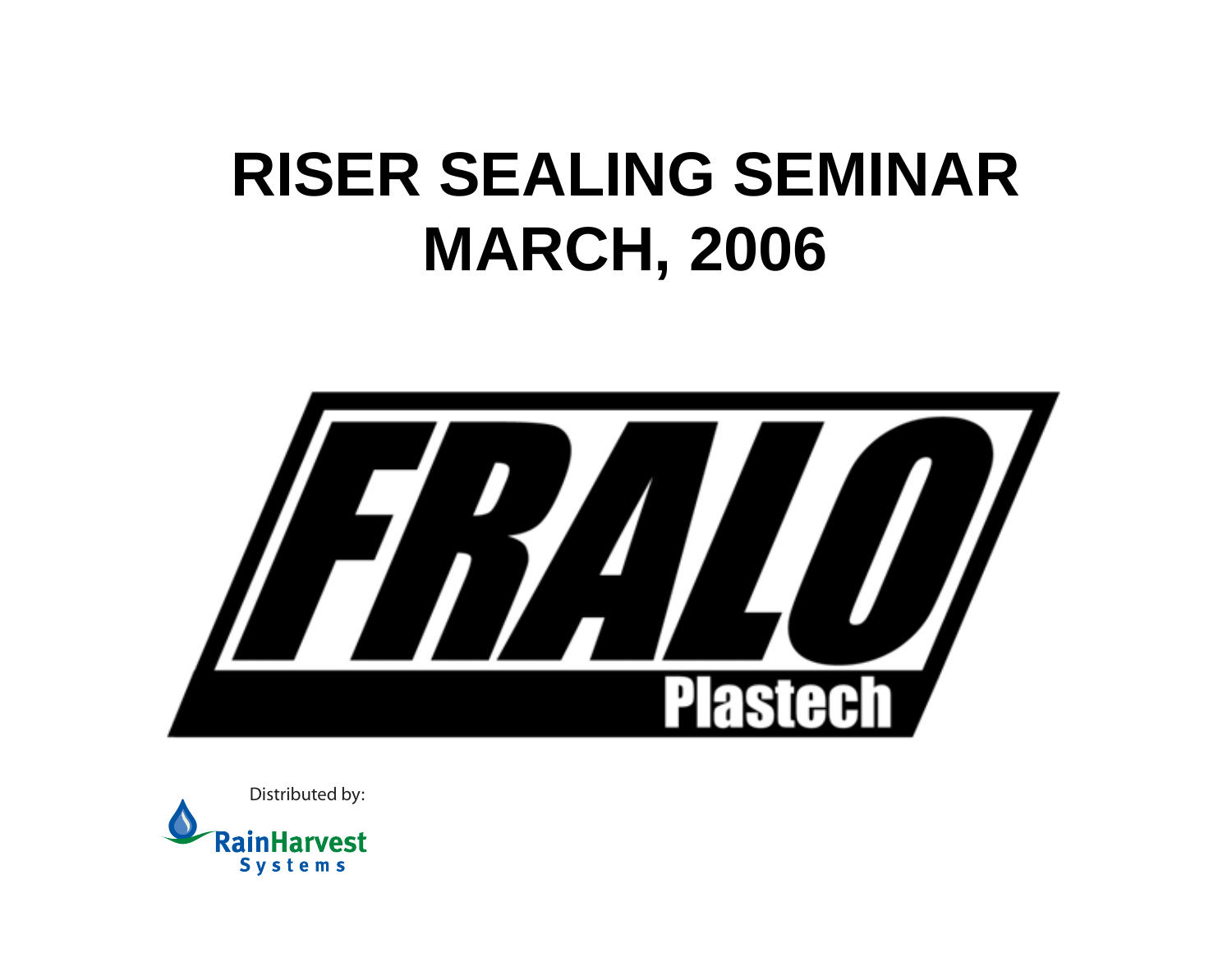

- Ensure tank surface is dry and free of dirt and debris
- Peel adhesive protective strip from gasket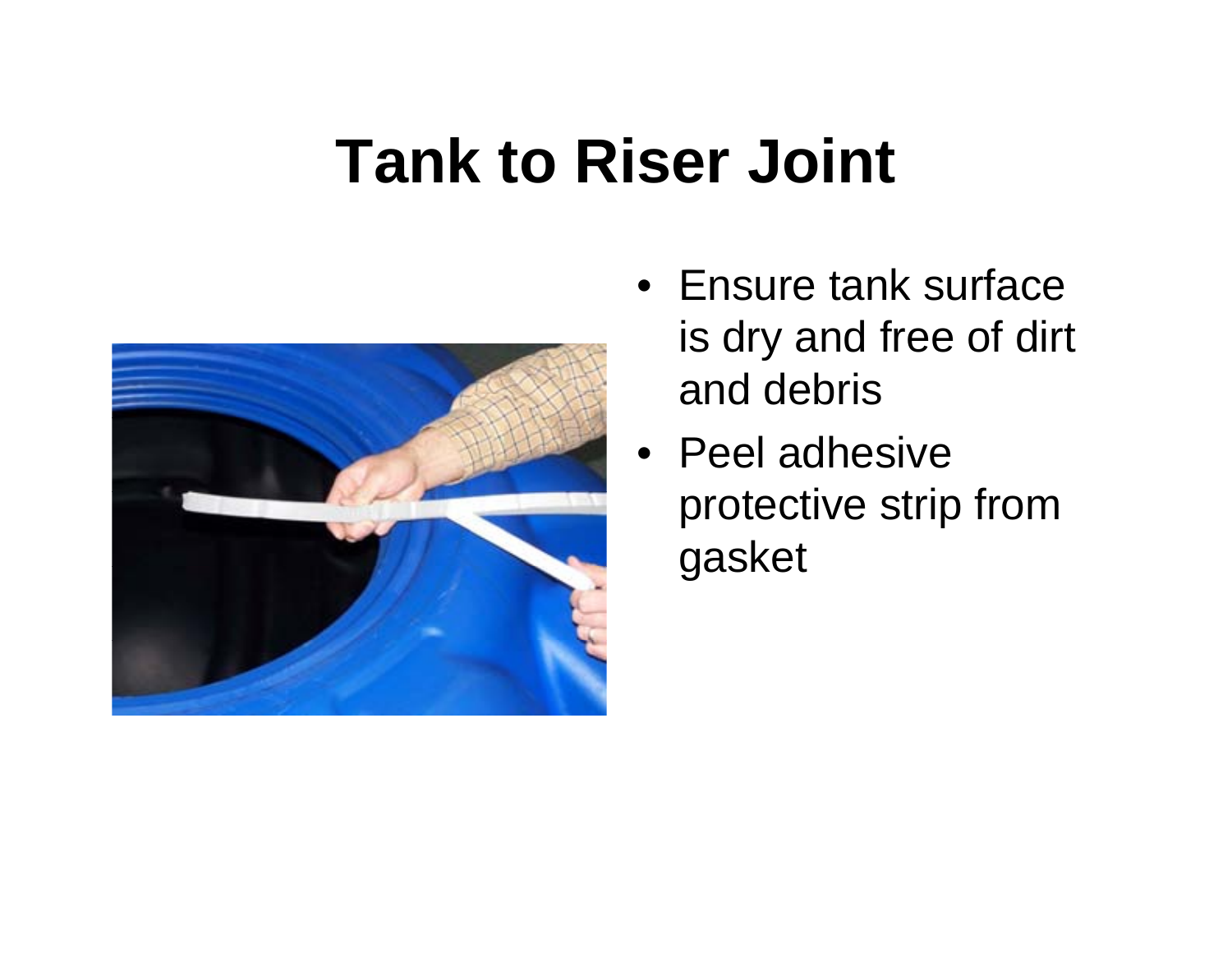

- Apply gasket on the innermost flat ring on the tank surface
- Work slowly to achieve good adhesion between gasket and tank
- Position gasket as close to inside edge as possible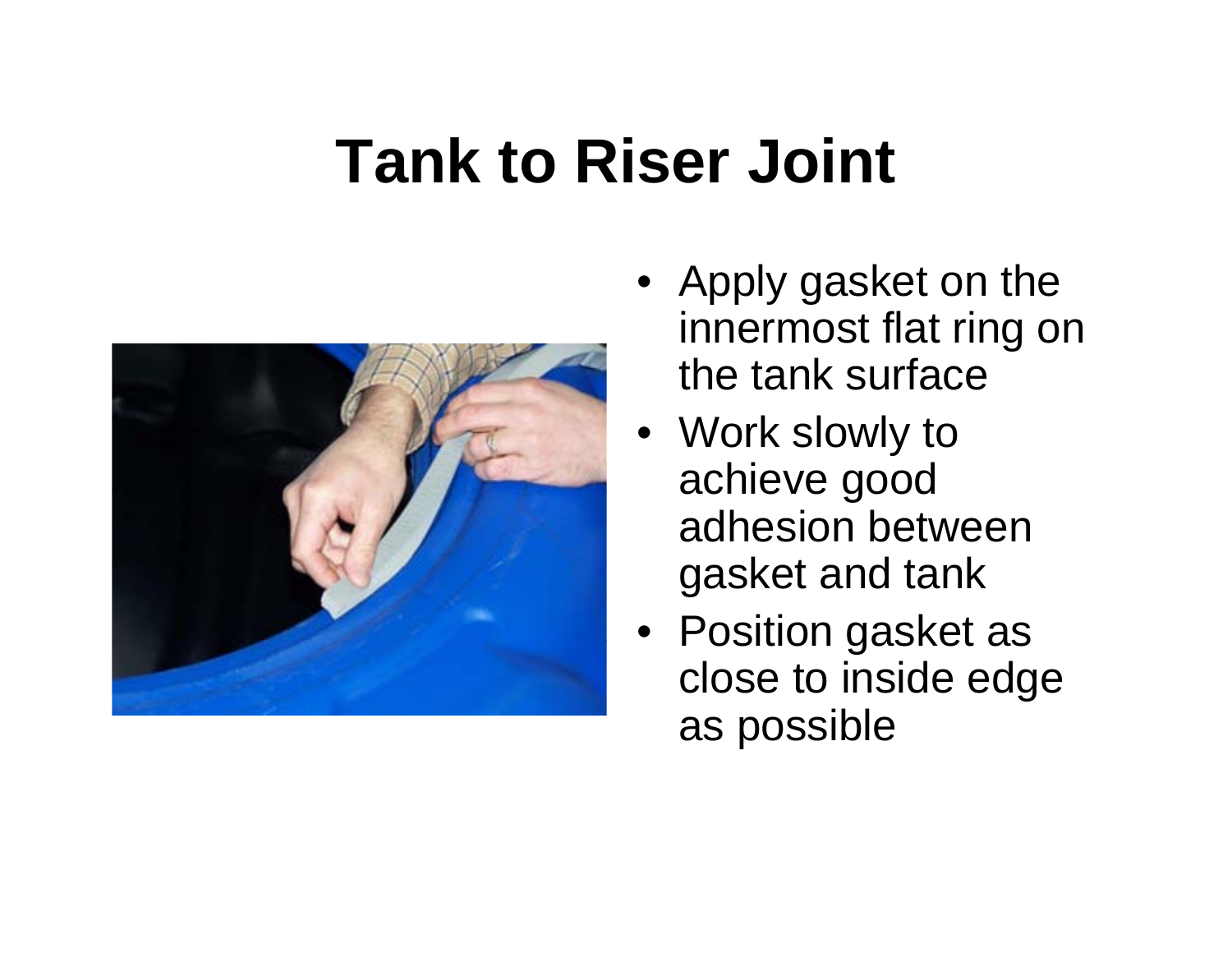

- Continue to position gasket uniformly along the innermost edge of the tank
- Be careful not to allow the gasket to overhang the threads where it would interfere with the thread engagement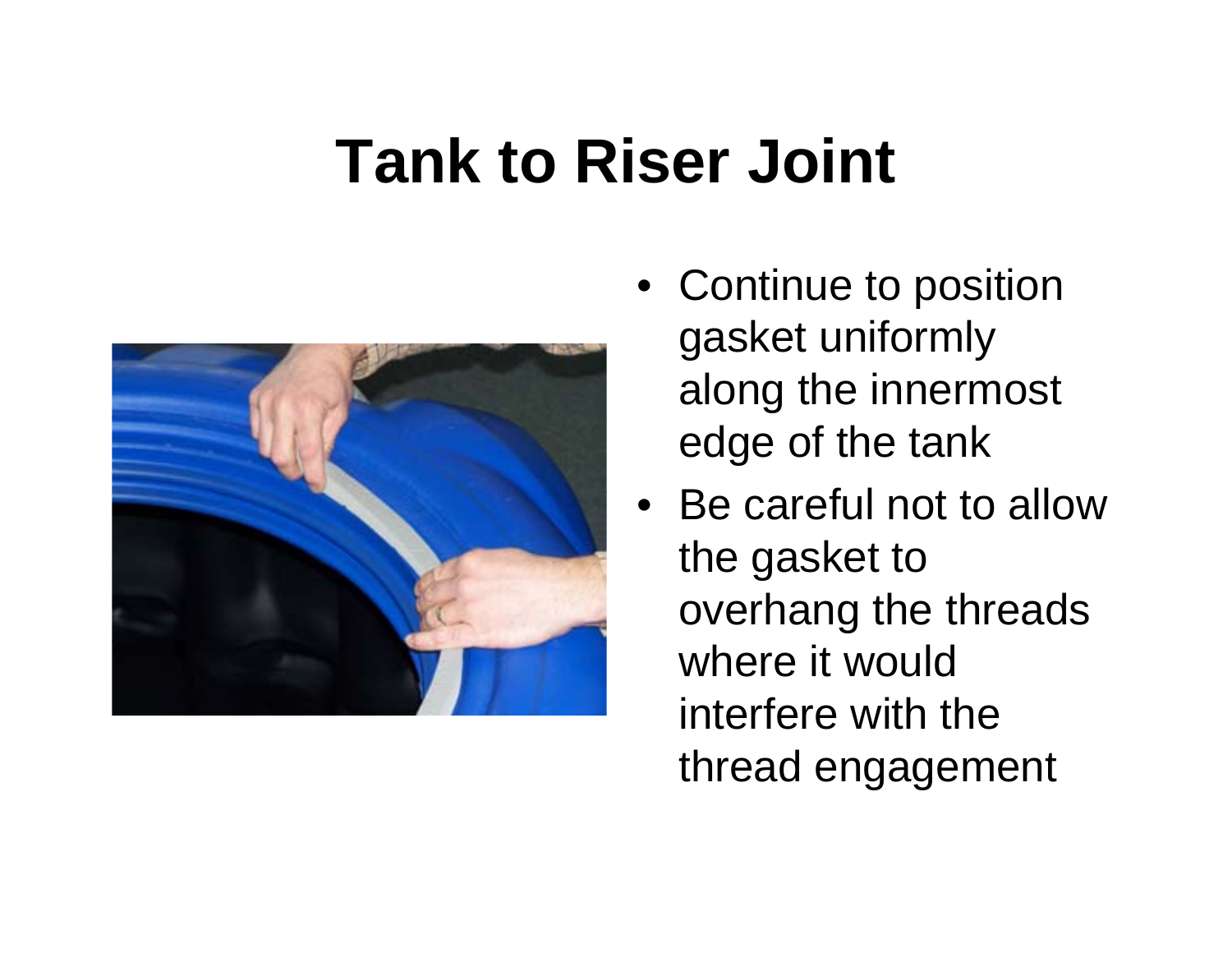

- A properly positioned gasket should be about  $1" - 1 \frac{1}{2"}$  long
- $\bullet~$  Trim gasket about  $\%$ " long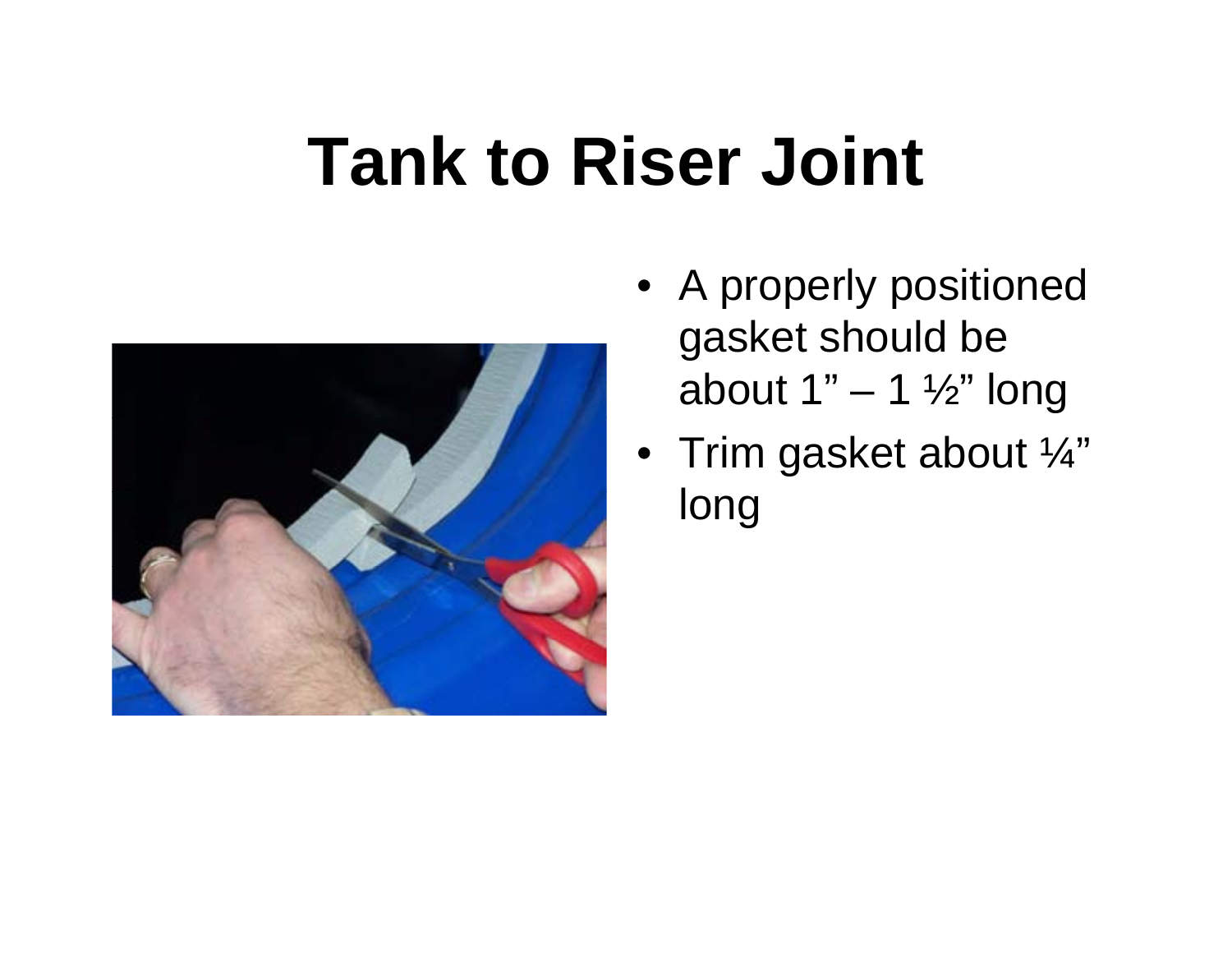

• A properly trimmed gasket is then compressed end to end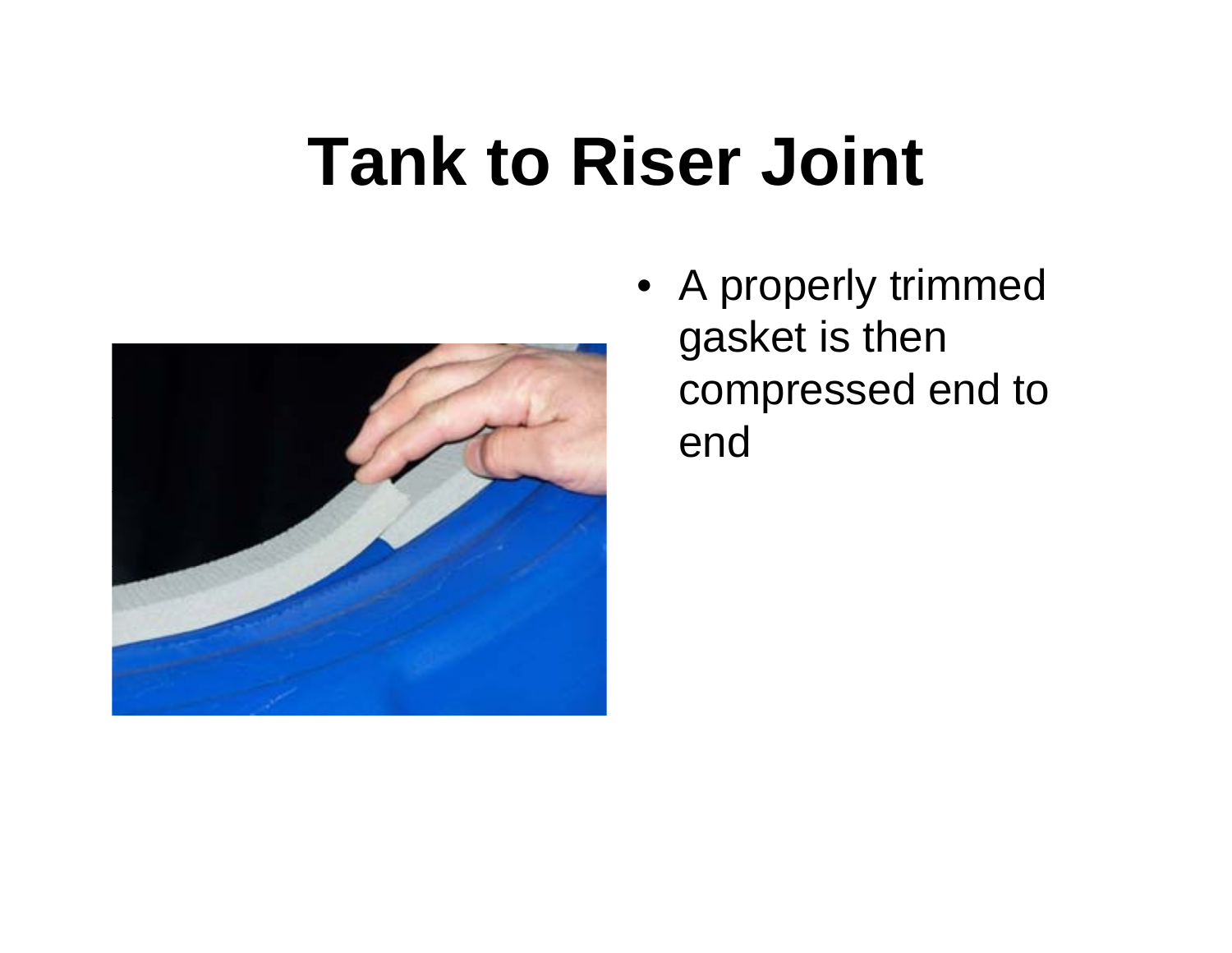

- No sealant is required between the ends of the gasket
- Ensure that the gasket is uniformly positioned and makes good contact with the tank surface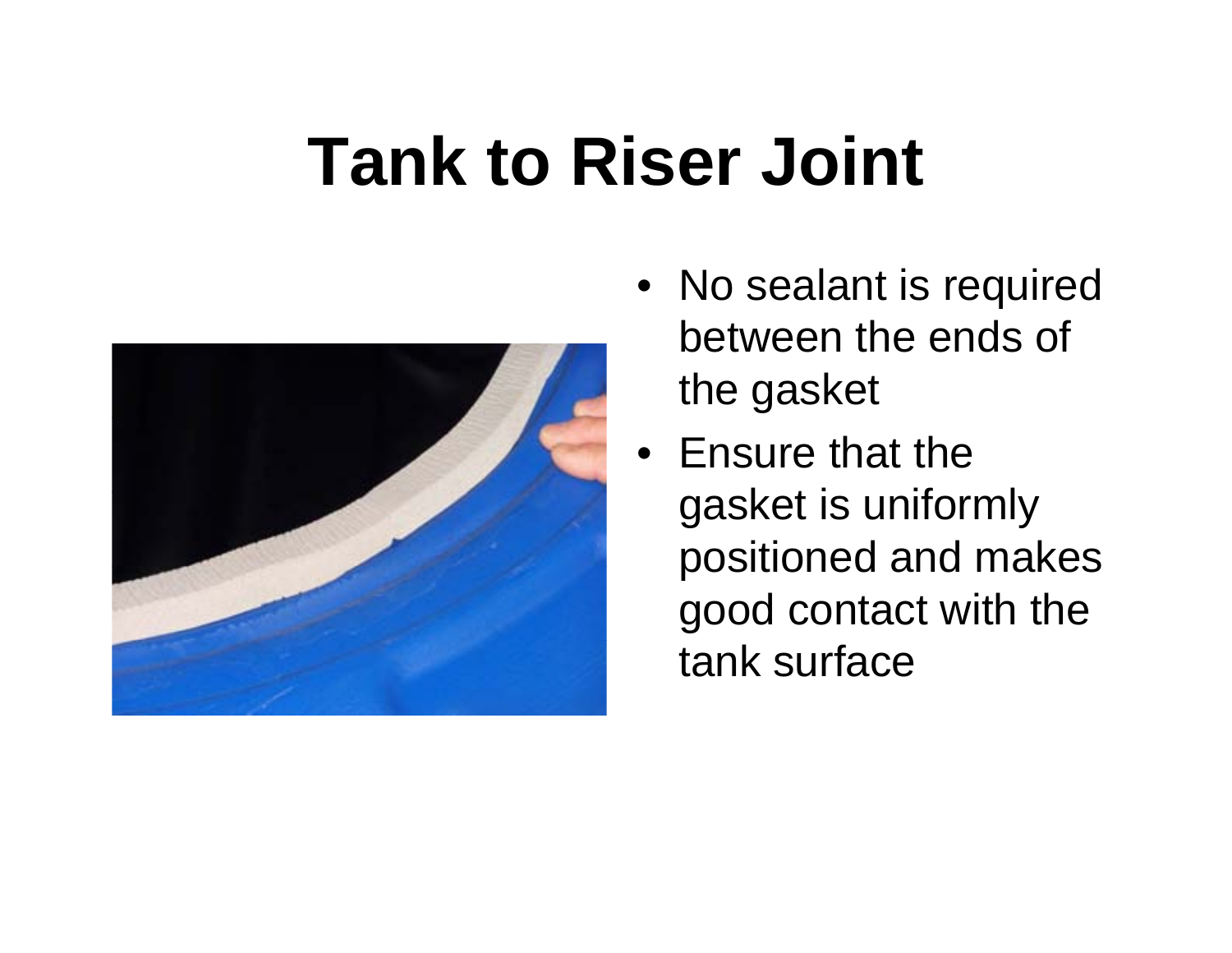

- Screw riser into tank joint, being careful to ensure that gasket stays in position
- Thread riser as tightly as possible to compress gasket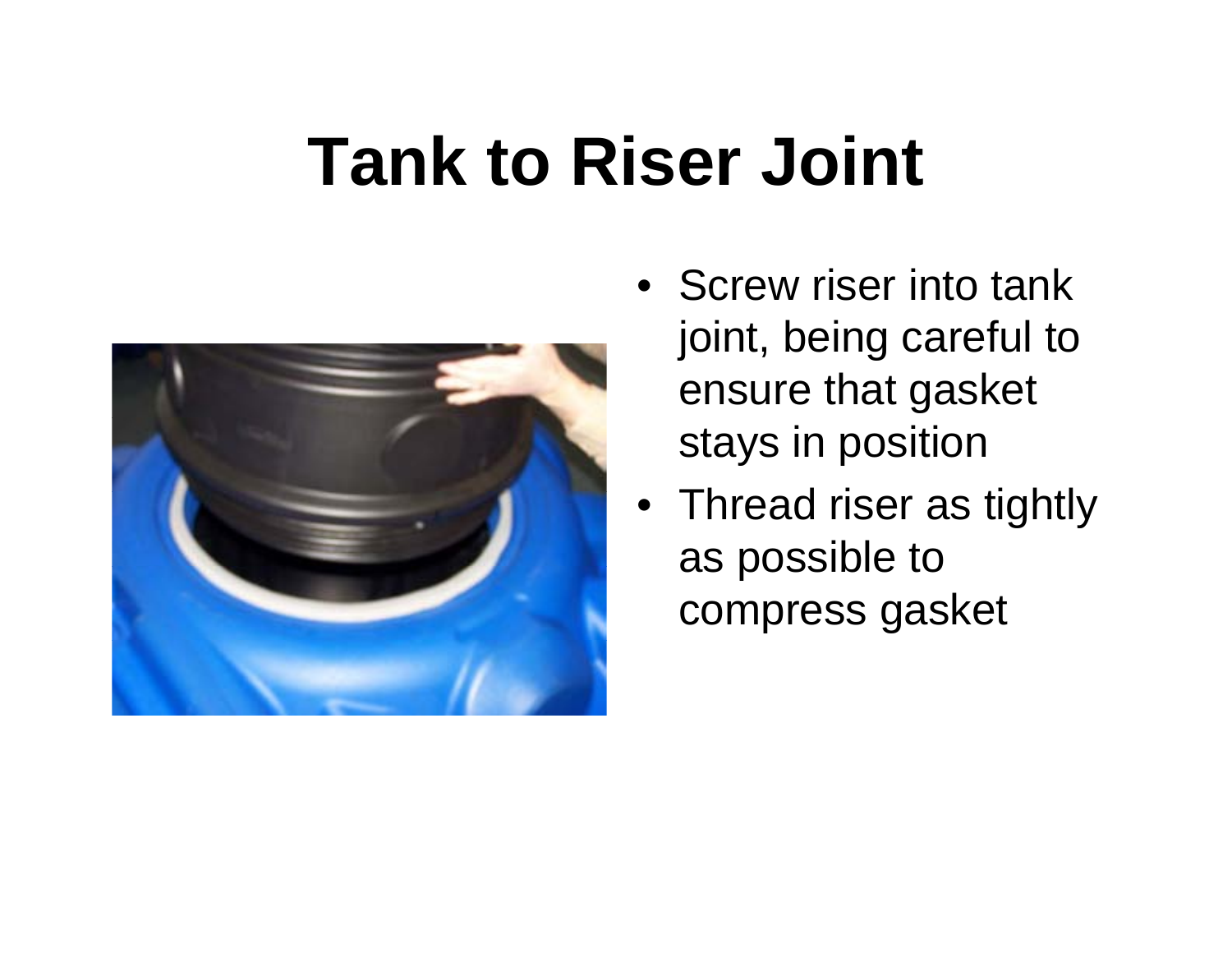

- Properly installed, the gasket should show uniform compression around the entire joint
- An even gray band of gasket should appear between the riser and tank and bulge out slightly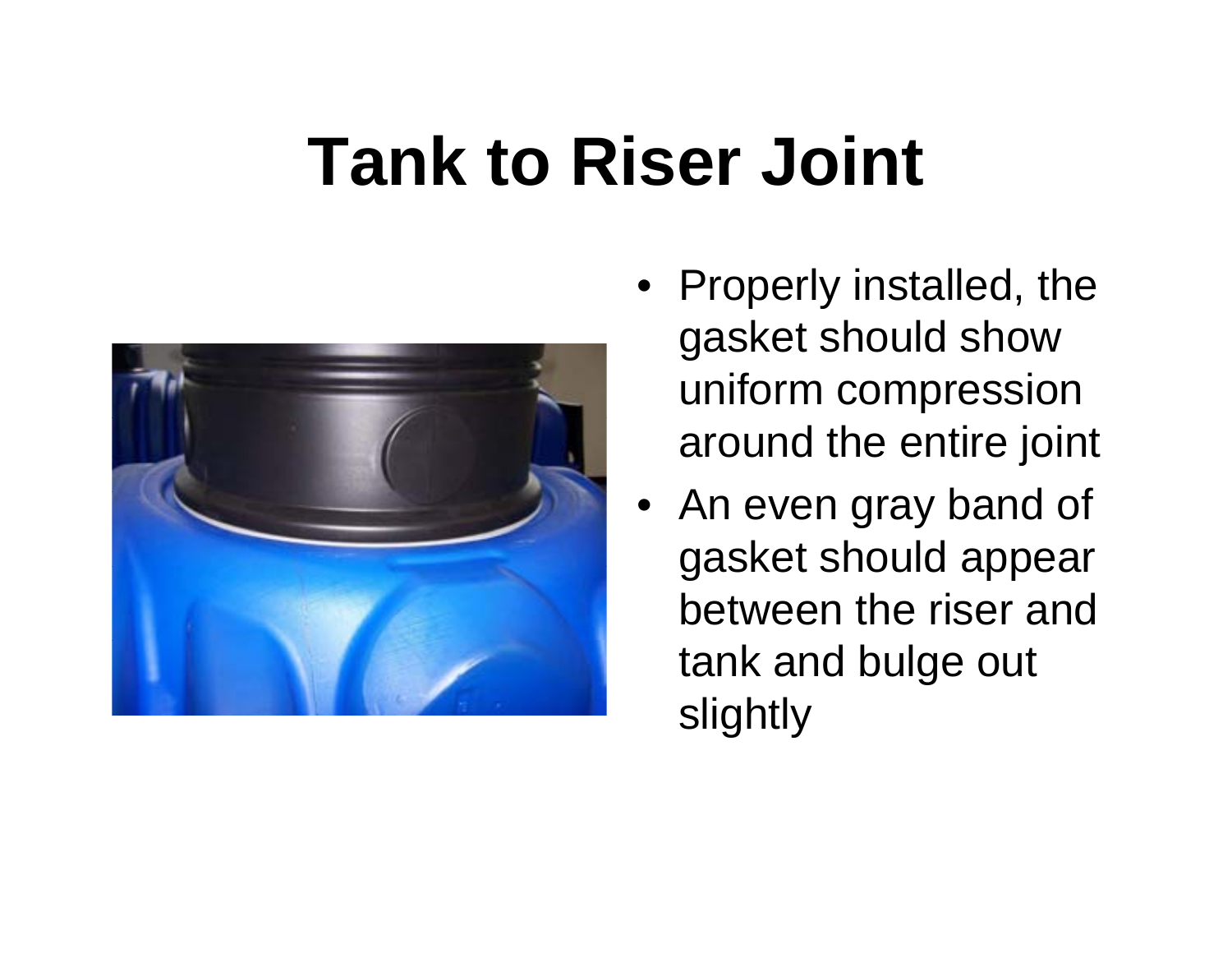## **Riser to Riser Joint**



- Follow the same application and trimming procedures as the tank to riser joint
- Apply the gasket on the horizontal riser surface near the threads that is facing up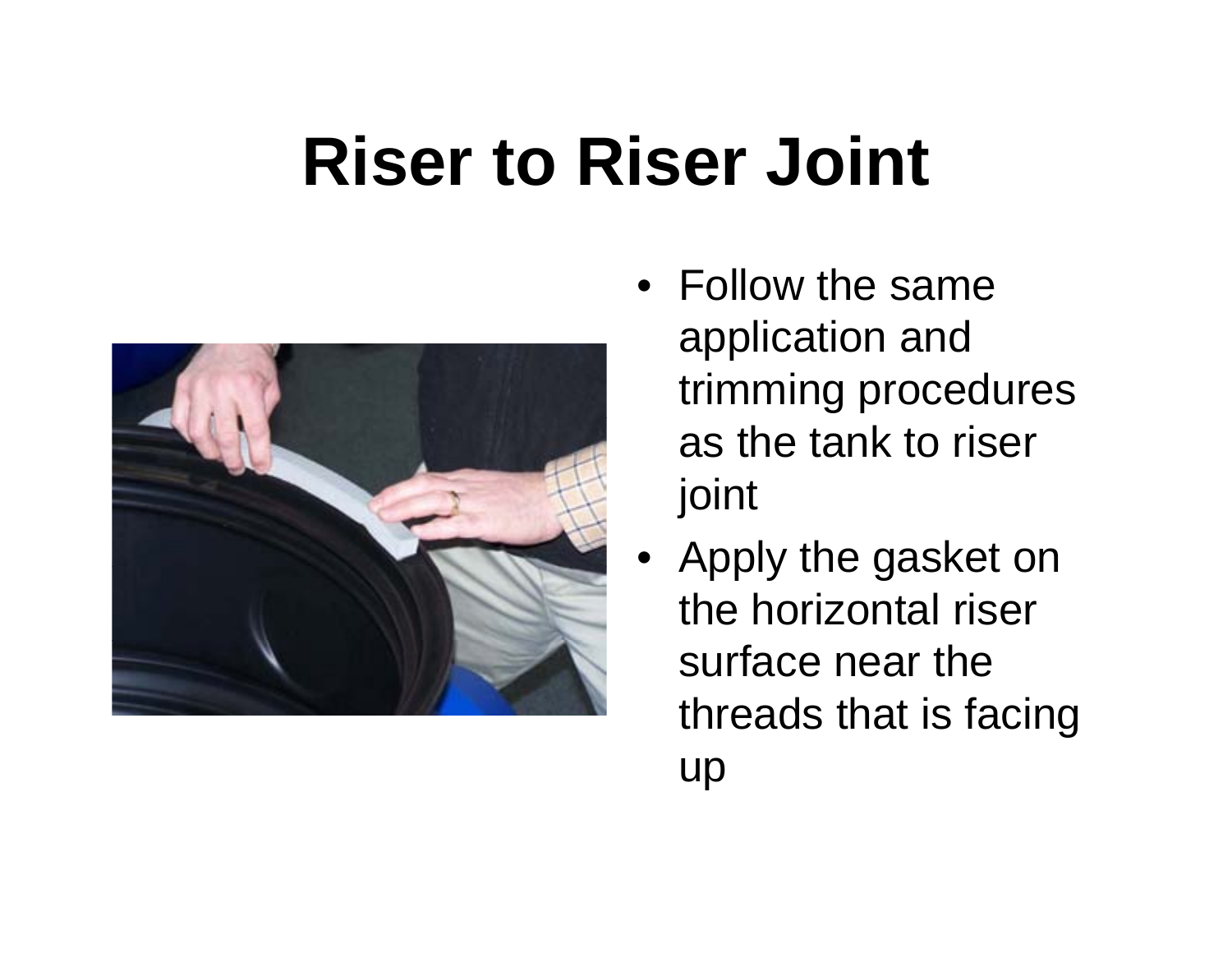#### **Riser to Riser Joint**



• Again, trim gasket approximately ¼" long to allow ends to butt against on another